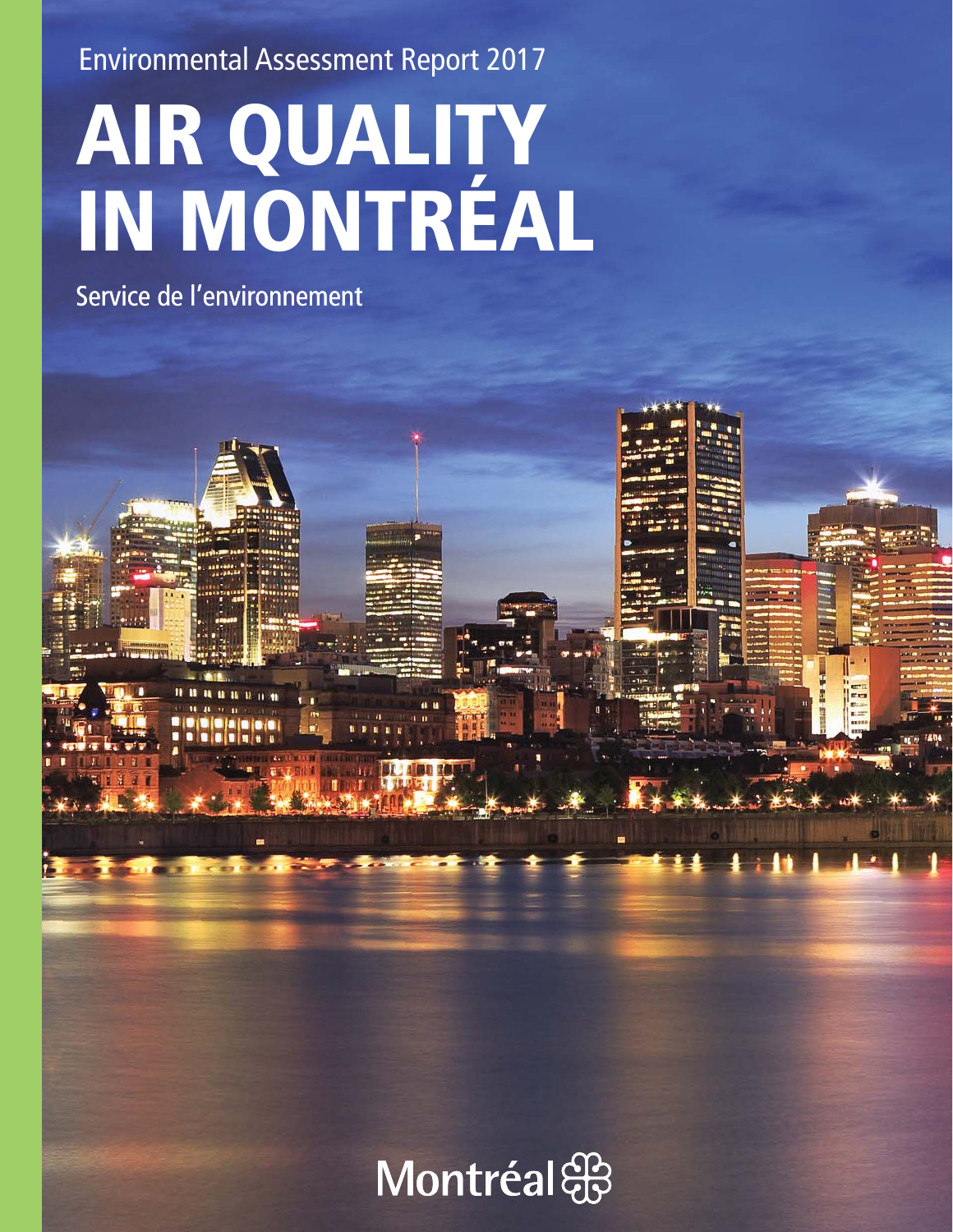

# Portrait of air quality



### The Network in short

Over the past year, the Réseau de surveillance de la qualité de l'air (RSQA) (the Network) of the Service de l'environnement pursued its activities throughout the territory of the Montréal agglomeration. The results of this monitoring confirm that the good quality of the air has been maintained. Indeed, the average concentrations of fine particulate matter, ozone, sulfur dioxide, nitrogen dioxide and carbon monoxide remained stable. Information on the air quality in Montréal is available in real time on the RSQA's Web site at rsqa.qc.ca.



A poor air quality day is one where concentrations of fine particulate matter (PM $_{\rm 2.5}$ ) are greater than 35  $\mu$ g/m $^{\rm 3}$  during at least three hours for a given station. To be characterized as a smog day, concentrations of PM $_{2.5}$  need to be greater than 35  $\mu$ g/m $^3$  during at least three hours over 75% of the territory of the agglomeration. During a smog day, concentrations of PM<sub>2.5</sub> generally remain high over a period of 24 hours and sometimes longer.

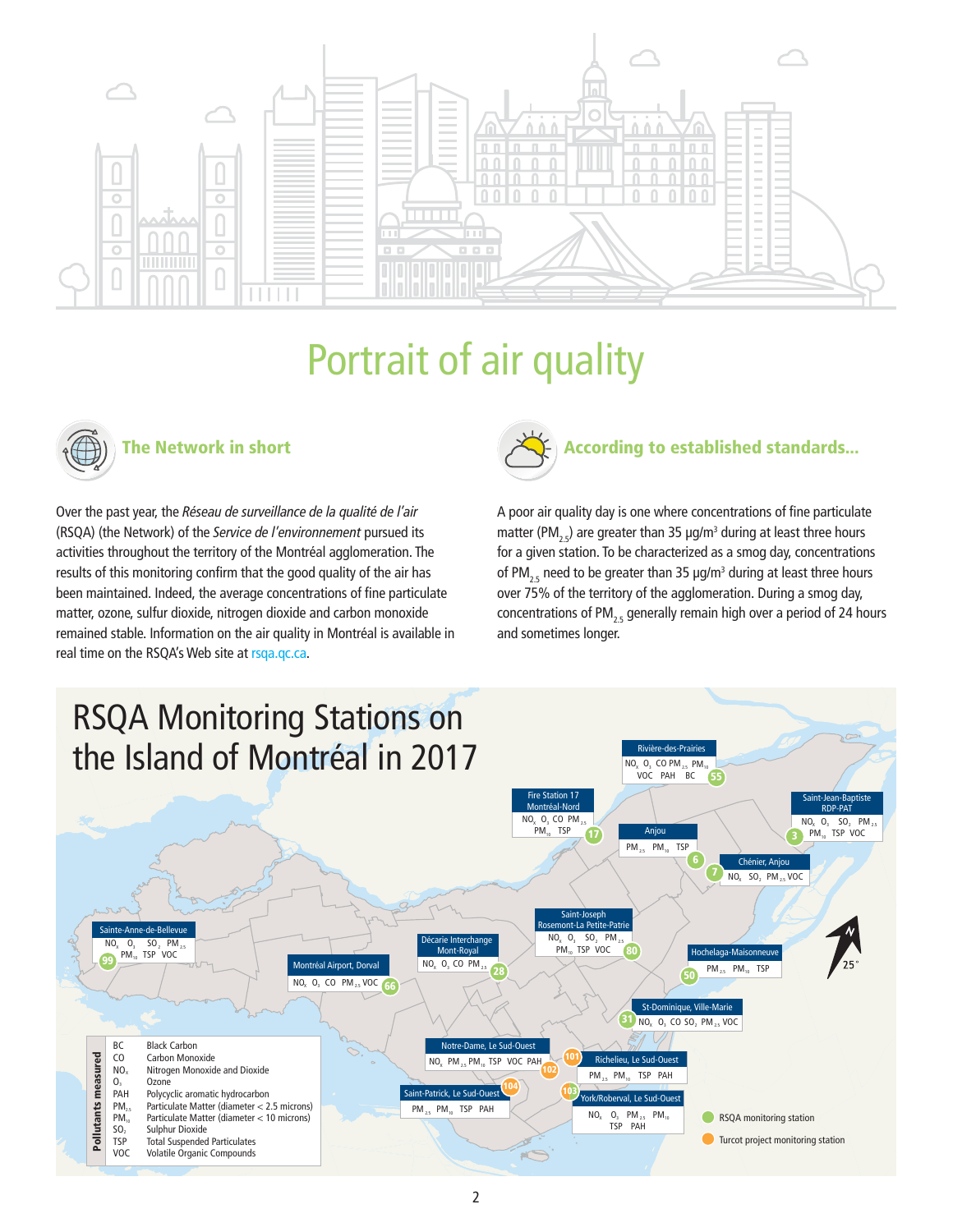

### Poor air quality days

34 poor air quality days, of which 7 smog days, were recorded in 2017 on the territory of Montréal. Fine particulate matter were responsible for all poor air quality days. As far as smog days are concerned, they occurred in January, February, March and December. Indeed, all poor air quality days occurred in the fall and winter. Since the closure of station 13 in 2016, a significant decline in the number of poor air quality days has been observed compared to the results of previous years. However, if their number has increased in 2017 compared to 2016, one should remember that their number is bound to fluctuate from one year to another depending on weather conditions.



### Air Quality Index (AQI) by station

Did you know that the stations located nearest to sources of human activities were those that recorded the greatest number of poor air quality days? Here are a few examples:

- Station 3: industries in the east end of Montréal
- Station 17: fleet work yards of Montréal-Nord
- Station 28: intersection of Décarie North Blvd. and Highway 40 East
- Station 50: activities of the Port of Montréal and traffic on Notre-Dame Est Blvd.
- Station 55: wood burning in the winter

Month <sup>1</sup> J FMAM J J A S OND  $\Omega$ **Smog Communist Communist Communist Communist Communist Communist Communist Communist Communist Communist Communist Communist Communist Communist Communist Communist Communist Communist Communist Communist Communist Commun**  







Air Quality Index (AQI) by monitoring station in 2017

Stations that continuously measure fine particles (PM $_{25}$ )

### Poor air quality days in Montréal in 2017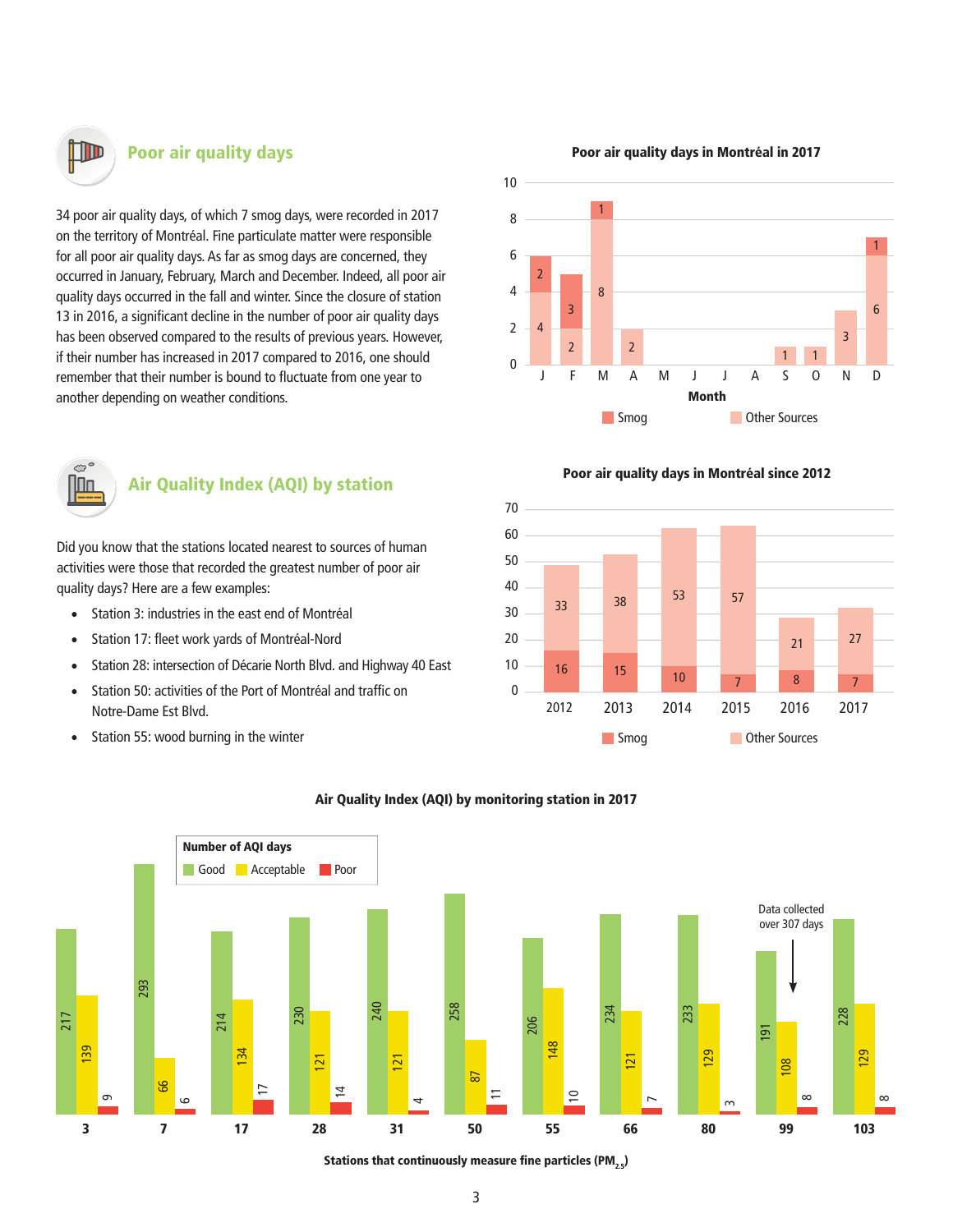

Station 99 located in Sainte-Anne-de-Bellevue since 1997 has undergone a rejuvenation.





### Validation of data

In order to comply with the quality assurance and control guidelines of the program of Environment Canada's National Air Pollution Surveillance (NAPS) network, the results obtained by the RSQA are submitted to a rigorous multi-step validation process. First of all, a daily validation is conducted to ensure that all equipment is functioning adequately. Then, any data that are deemed suspicious are submitted to an in-depth analysis in order to determine their cause. Each case is treated individually and documented in the data base. After which, the data are compared with monthly and annual trends for Montréal. Finally, the data would only be made public once the validation process is completed.



A continuous analyzer of black carbon was installed in station 55 in the borough of Rivière-des-Prairies. Black carbon (BC), also known as soot carbon, is the result of the incomplete combustion of fossil fuels (oil, petrol) or biomass, namely wood burning.

Diameter of black carbon vs. fine particulate matter



January 6, 2017 at 4 p.m., a smog warning was issued for the agglomeration of Montréal. Concentrations of fine particles increased at all stations, and this, until midnight. Station 55 was the only one where the air quality was poor (see map). The BC analyzer showed that the source of the fine particulate matter measured during the evening was the combustion of firewood. And this, despite the fact that, since August 2015, it is forbidden under Bylaw 15-069 to use a solid fuel appliance or fireplace during a smog warning. Given the high density of wood burning stoves and fireplaces in the vicinity of this station, it is very likely that the use of wood burning appliances, despite the smog warning in effect, resulted in a deterioration of the air quality, from acceptable to poor, in this sector.





4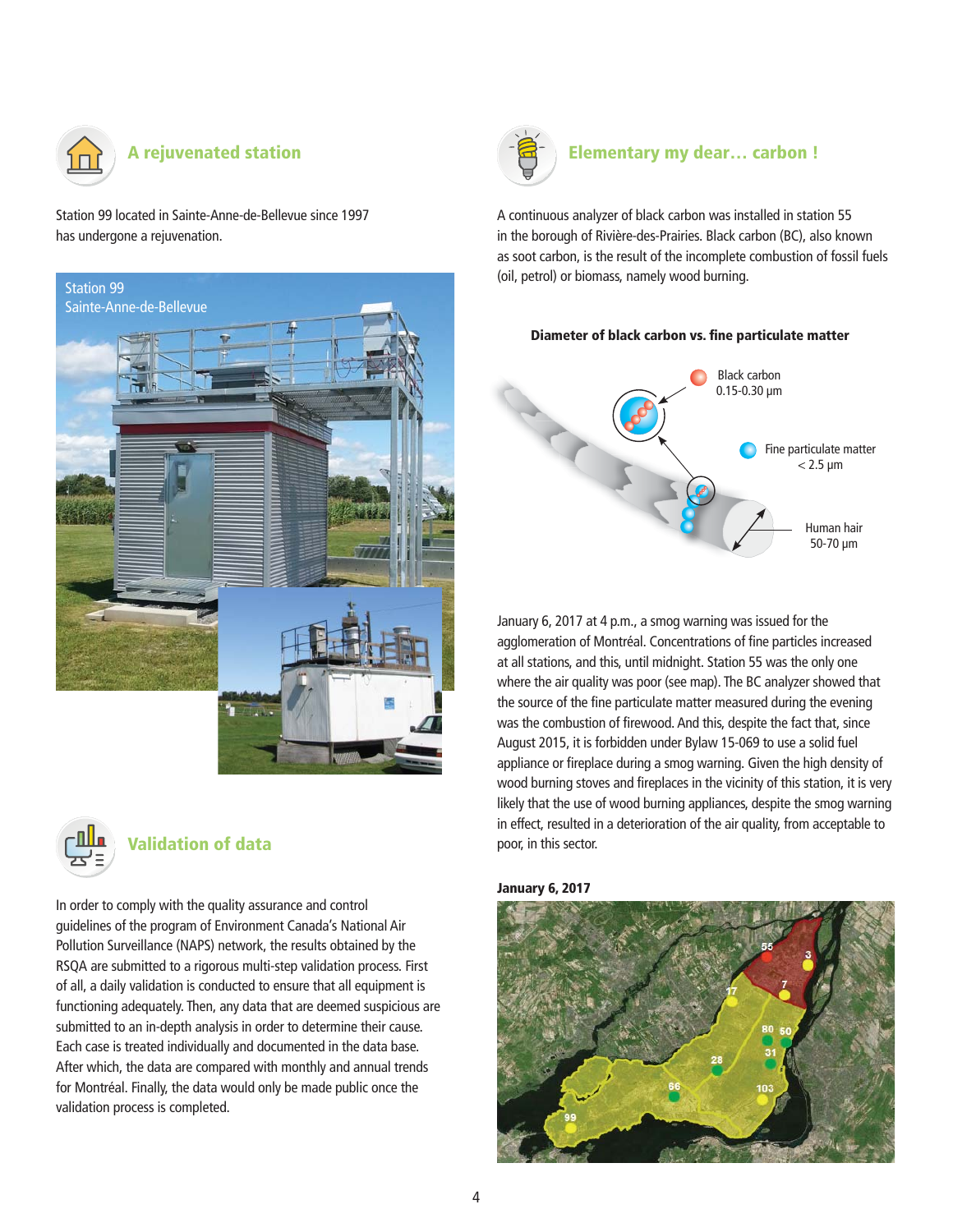

Air quality monitoring within the framework of the rebuilding of the Turcot Interchange is ongoing. In 2017, average daily concentrations of fine particulate matter (PM<sub>25</sub>) exceeded the *Ministère du Développement* durable, de l'Environnement et de la Lutte contre les changements climatiques (MDDELCC) 30 μg/m<sup>3</sup> standard on only 4 occasions at station 102, compared to 13 in 2016. An improvement was also observed at all other stations.

### Exceedances of standard for fine particulate matter (PM<sub>25</sub>)

| <b>Stations</b>   | 401Z | 102. | 103 | 104 |
|-------------------|------|------|-----|-----|
| <b>Total 2016</b> |      |      |     |     |
| <b>Total 2017</b> |      |      |     |     |

The activities underway in the vicinity of the stations strongly influence the results observed at each one of them. Described below are some of the characteristics of the environment surrounding the stations:

- Station 101: Presence of a temporary noise abatement wall, mitigation of the emissions of the 136 roadway
- Station 102: On the construction site, near the Turcot ramps
- Station 103: Near an exit ramp of Highway 15
- Station 104: Industrial sector and, near the snow dump, heavy truck traffic



Air Quality Index (AQI) by Turcot Project station in 2017

The data are available online at the Web site of the Ministère des Transports, de la Mobilité durable et de l'Électrification des transports (MTMDET) at seti-media.com/infopopulation/rsqa\_turcot.



In June 2017, Movin'On, an international conference sponsored by Michelin, was held in Montréal under the theme, From ambition to action – Smart and sustainable urban mobility for all. The City of Montréal was well represented and the Réseau de surveillance de la qualité de l'air was invited to present its report on air quality in Montréal.



Also, in September 2017, a team from RSQA attended a conference on air quality sensors, Making Sense of Sensors, organized by the South Coast Air Quality Management District (SCAQMD) and the California Air Pollution Control Officers Association (CAPCOA). This conference, among other offerings, allowed attendees to familiarize themselves with the new technologies used by the sensors now on the market, to assess the quality of the data collected by the sensors and to better understand the context in which they can be used. The conference also afforded us a unique opportunity to visit the laboratory of the AQ-SPEC (Air Quality-Sensor Performance Evaluation Center) for the testing of air quality sensors.



Credit: © AQ-SPEC